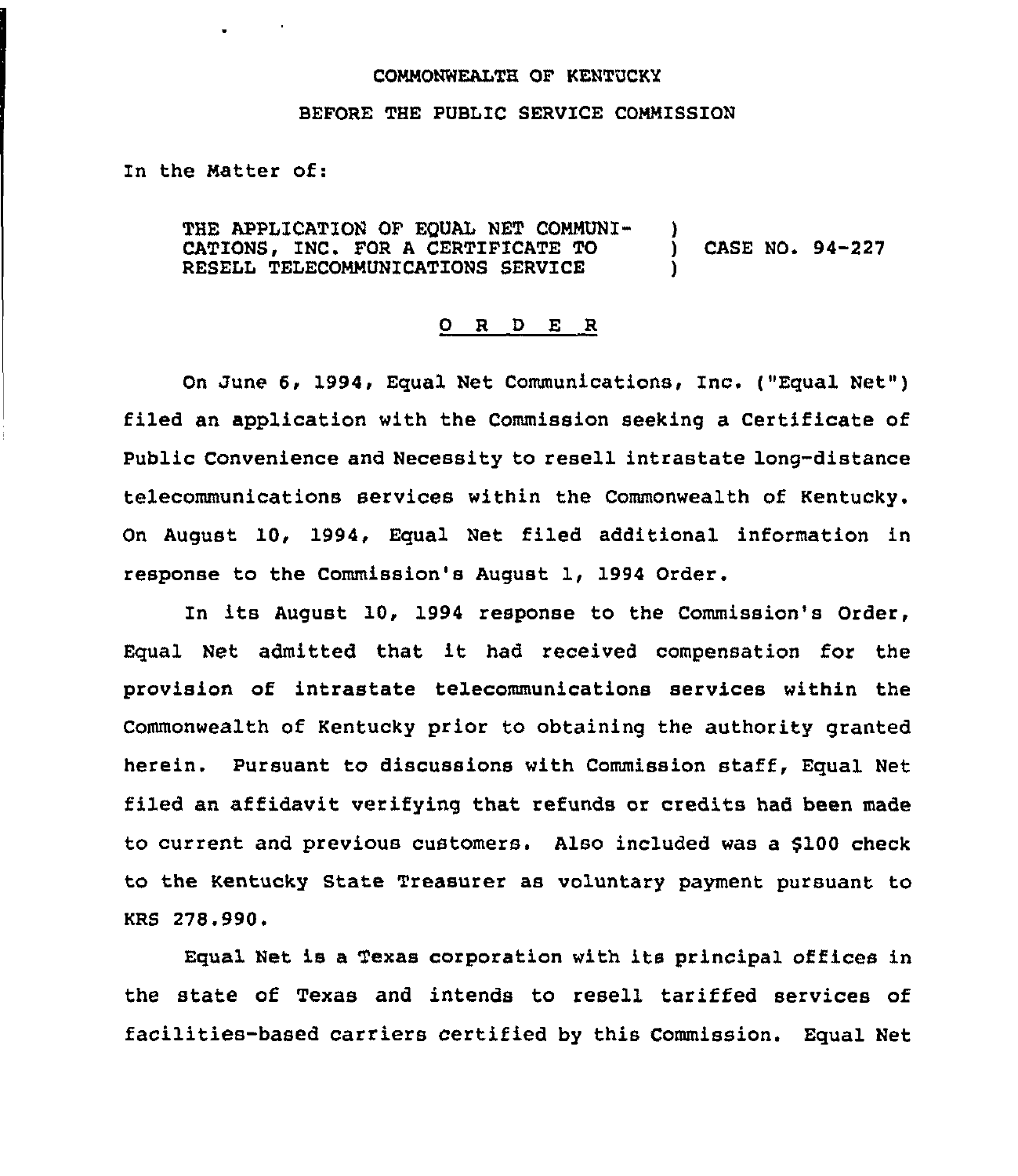also requests authority to provide operator-assisted telecommunications services.

Equal Net does not own or operate, nor does it intend to construct, any telecommunications transmission facilities within the Commonwealth of Kentucky. All intrastate telecommunications transmission services will be provided by an underlying carrier certified by this Commission.

Equal Net filed its proposed tariff on June 6, 1994. In response to the Commission's request for additional information, Equal Net filed <sup>a</sup> revised tariff on August 10, 1994. The Commission finds that Equal Net has not revised its tariff to comply with the restrictions, guidelines, and conditions of service established for the provision of operator-assisted services in Administrative Case No.  $330<sup>1</sup>$  which are attached hereto and incorporated herein as Appendix A. Equal Net should file revised tariff sheets with the following modifications:

1. Refer to Original Page 28. Usage charges for operator assisted services should not exceed AT&T of the South Central States, Inc.'s current tariffed rates for comparable services.

2. Refer to Original Page 28, Section 4.3.10, Unassisted Call Surcharges. The Customer-Dialed Coin Sent-Paid charge should be no higher that \$.80 per call.

3. References to "Vermont PSB No. 1" in the header of Original Sheets 22-29 should be deleted.

 $\mathbf{1}$ Administrative Case No. 330, Policy and Procedures in the Provision of Operator-Assisted Telecommunications Services, Orders Dated March 27 and May 3, 1991.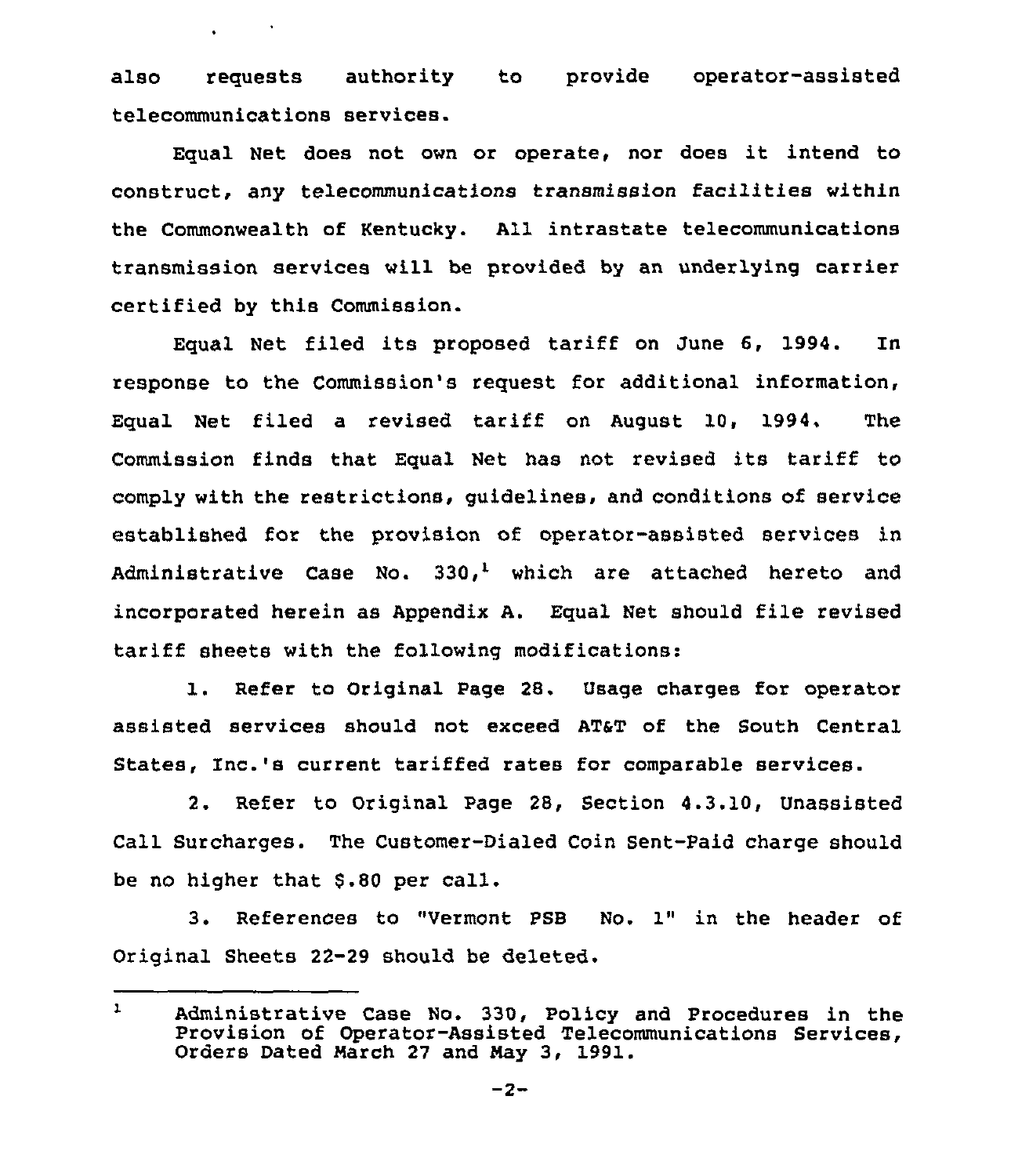The application provided by Egual Net demonstrates its financial, managerial, and technical capability to provide utility service. The Commission finds that Equal Net should be authorized to resell intrastate long-distance telecommunications services within the Commonwealth of Kentucky.

 $\mathbf{r}$  and  $\mathbf{r}$  and  $\mathbf{r}$ 

The Commission, having considered the evidence of record and being otherwise sufficiently advised, HEREBY ORDERS that:

l. Equal Net be and it hereby is granted authority to resell intrastate long-distance telecommunications services within the Commonwealth of Kentucky.

2. Egual Net be and it hereby is granted authority to provide intrastate operator-assisted services within the Commonwealth of Kentucky.

3. Equal Net's authority to provide service is strictly limited to those services described in this Order and Equal Net's application.

4. IntraLATA services shall be provided in accordance with the restrictions and conditions of service contained in Administrative Case No. 323.<sup>2</sup>

5. The rates proposed by Equal Net on June 6, 1994, as revised on August 10, 1994, are hereby approved with the exceptions noted herein.

 $2<sup>7</sup>$ Administrative Case No. 323, An Inquiry Into IntraLATA Toll Competition, An Appropriate Compensation Scheme for Completion of IntraLATA Calls by Interexchange Carriers, and WATS Jurisdictionality, Phase I, Order Dated Nay 6, 1991.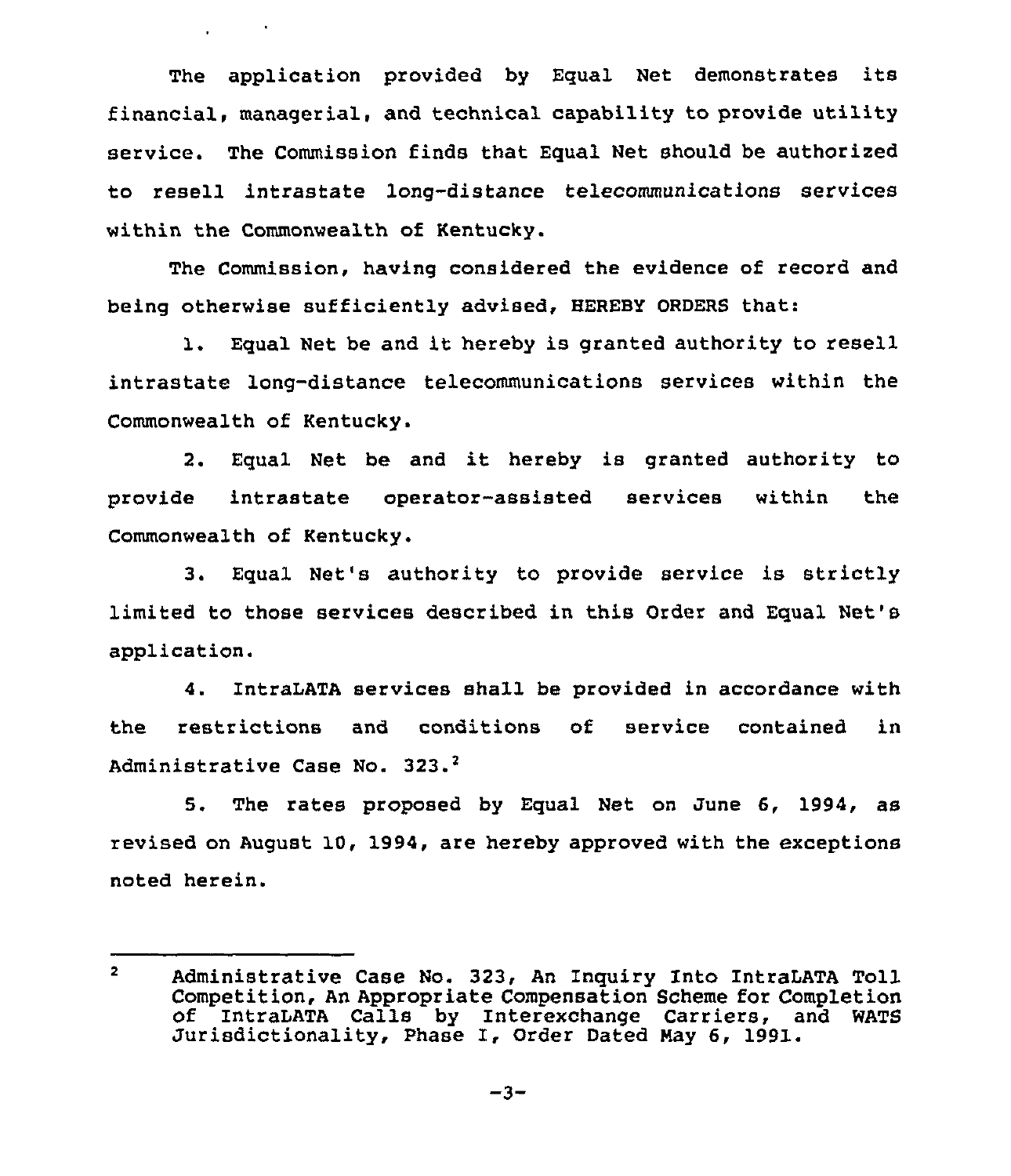6. Within 30 days from the date of this Order, Equal Net shall file, pursuant to S07 KAR 5:011 its August 10, 1994 tariff with the modifications specified herein and which conform to the restrictions and conditions of service contained herein.

7. The voluntary payment made pursuant to KRS 278.990 and customer credits or refunds for intrastate calls made prior to the authority granted herein are reasonable satisfaction for Equal Net's unauthorized service.

Done at Frankfort, Kentucky, this 19th day of January, 1995.

PUBLIC SERVICE COMMISSION

Chairman Vide Chairman

Commjssioner

ATTEST:

Executive Director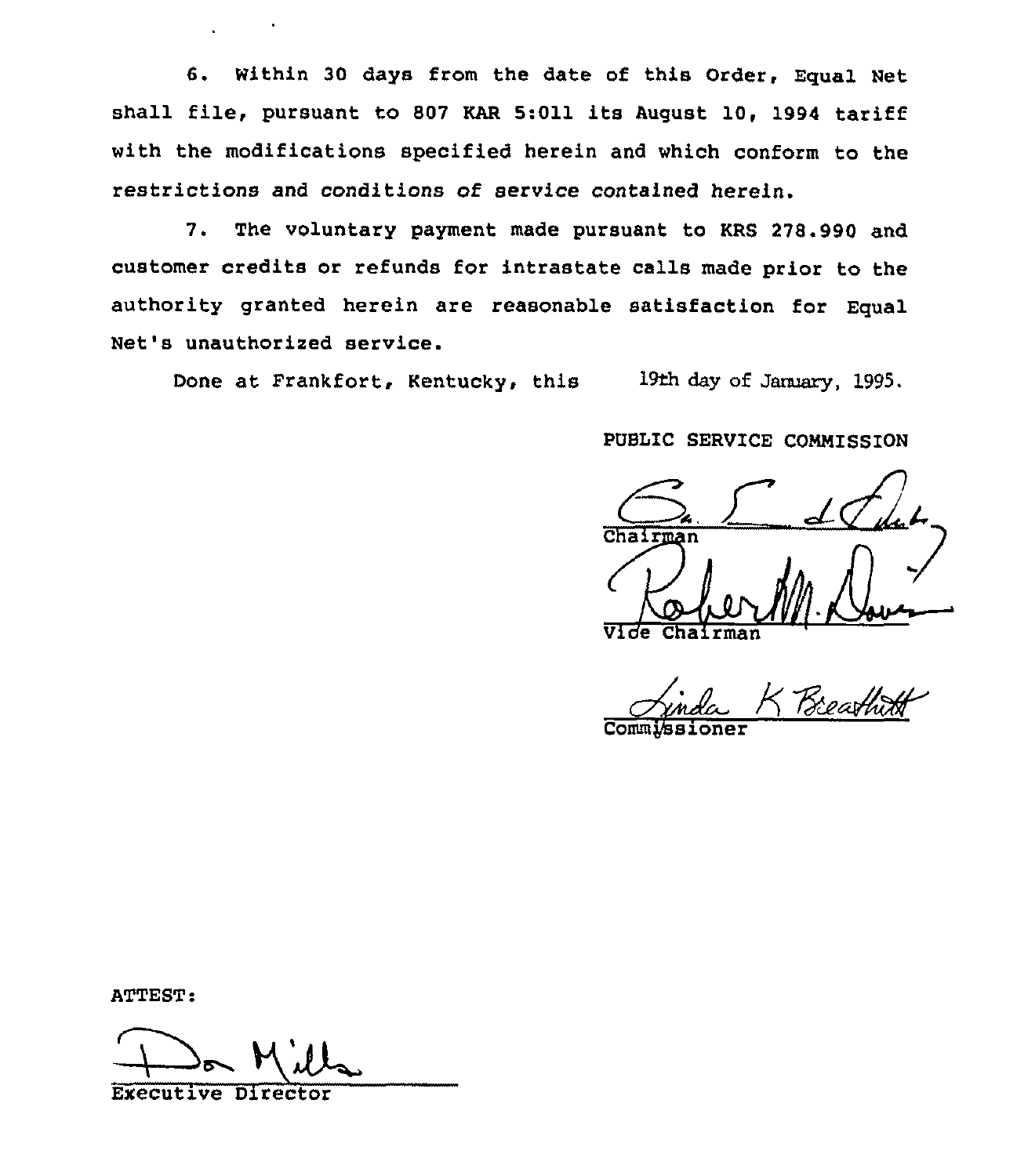## APPENDIX A

APPENDIX TO AN ORDER OF THE KENTUCKY PUBLIC SERVICE<br>MMISSION IN CASE NO. 94-227 DATED January 19, 1995 COMMISSION IN CASE NO. 94-227 DATED

 $\mathcal{L}_{\text{max}}$  ,  $\mathcal{L}_{\text{max}}$ 

Conditions of Service for the Provision of Operator Services Adopted from Commission Orders in Administrative Case No. 330, Orders Dated March 27, 1991 and May 3, 1991.

(1) Operator-assisted services shall be subject to rate requlation and rates shall not exceed AT&T Communications of the South Central States, Inc.'s ("AT&T") maximum approved rates. "Maximum approved rates" are defined to mean the rates approved by this Commission in AT&T's most recent rate proceeding for measured toll service applicable to operator-assisted calls, as well as the additional charges for operator assistance. Carriers are not permitted to include any other surcharges or to bill for uncompleted calls. Time-of-day discounts shall also be applicable. Carriers are also required to rate calls using the same basis that AT6T uses to rate calls, i.e., distance calculations based on points-of-call origination and termination, definitions of chargeable times, billing unit increments, rounding of fractional units, and minimum usages. When there is any change in AT&T's maximum approved rates, carriers shall file tariffs if necessary to comply with the requirements herein within 30 days of the effective date of AT&T's rate change.

(2) Except as otherwise indicated in this Order, non-dominant carriers shall be subject to regulation as delineated in the May 25, 1984 Order in Administrative Case No. 273 as well as any subsequent modifications to non-dominant carrier regulations. In the event of

 $-1-$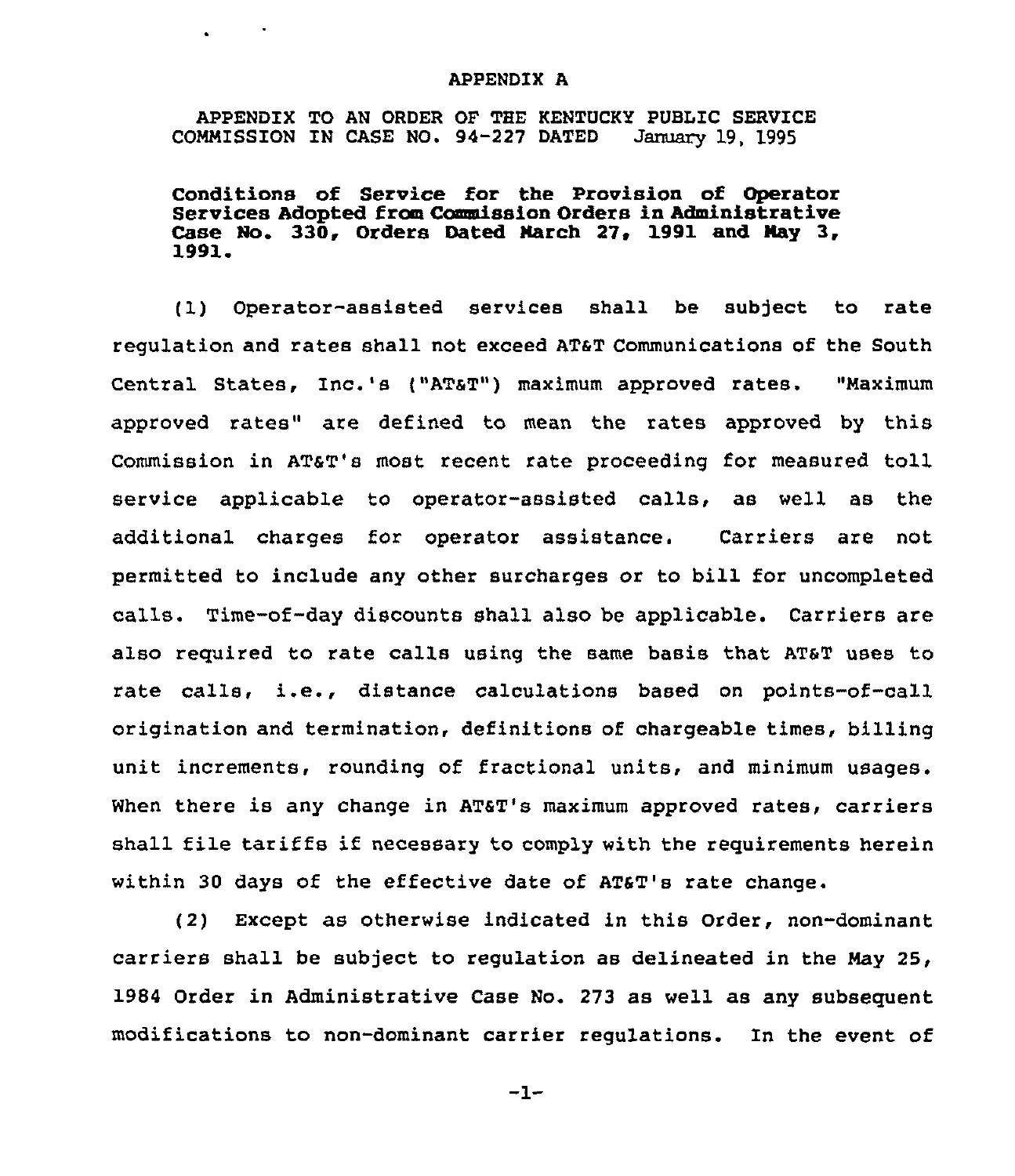conflict, the terms of the instant Order shall take precedence, unless a carrier is specifically relieved from compliance with any conditions contained herein.

 $\mathbf{L} = \mathbf{L} \cdot \mathbf{L}$ 

(3) Operator service providers that provide service to traffic aggregators shall not allow access to the operator services of competing carriers to be blocked or intercepted. Blocking and interception prohibitions shall be included in tariffs and all contracts entered into with any traffic aggregator and shall state that violators will be subject to immediate termination of service after 20 days' notice to the owners of non-complying customer premises equipment.

(4) Traffic aggregator is defined to mean any person that, in the ordinary course of its operations, makes telephones available to the public or to transient users of its premises for intrastate telephone calls using a provider of operator services. Aggregators include hotels and motels, hospitals, universities, airports, gas stations, and non-local exchange carrier pay telephone owners. This definition includes the provision of all non-local exchange carrier pay telephones even if no compensation is paid to the owner of the pay telephone. The residential use of operator services is specifically excluded from this definition.

(5) Access to the local exchange carriers' operators shall not be blocked or otherwise intercepted by traffic aggregators. Specifically, all "0-" calls, that is, when an end-user dials zero without any following digits, shall be directed to the local exchange carrier operators. In equal access areas, "0+" intraLATA calls, that

 $-2-$